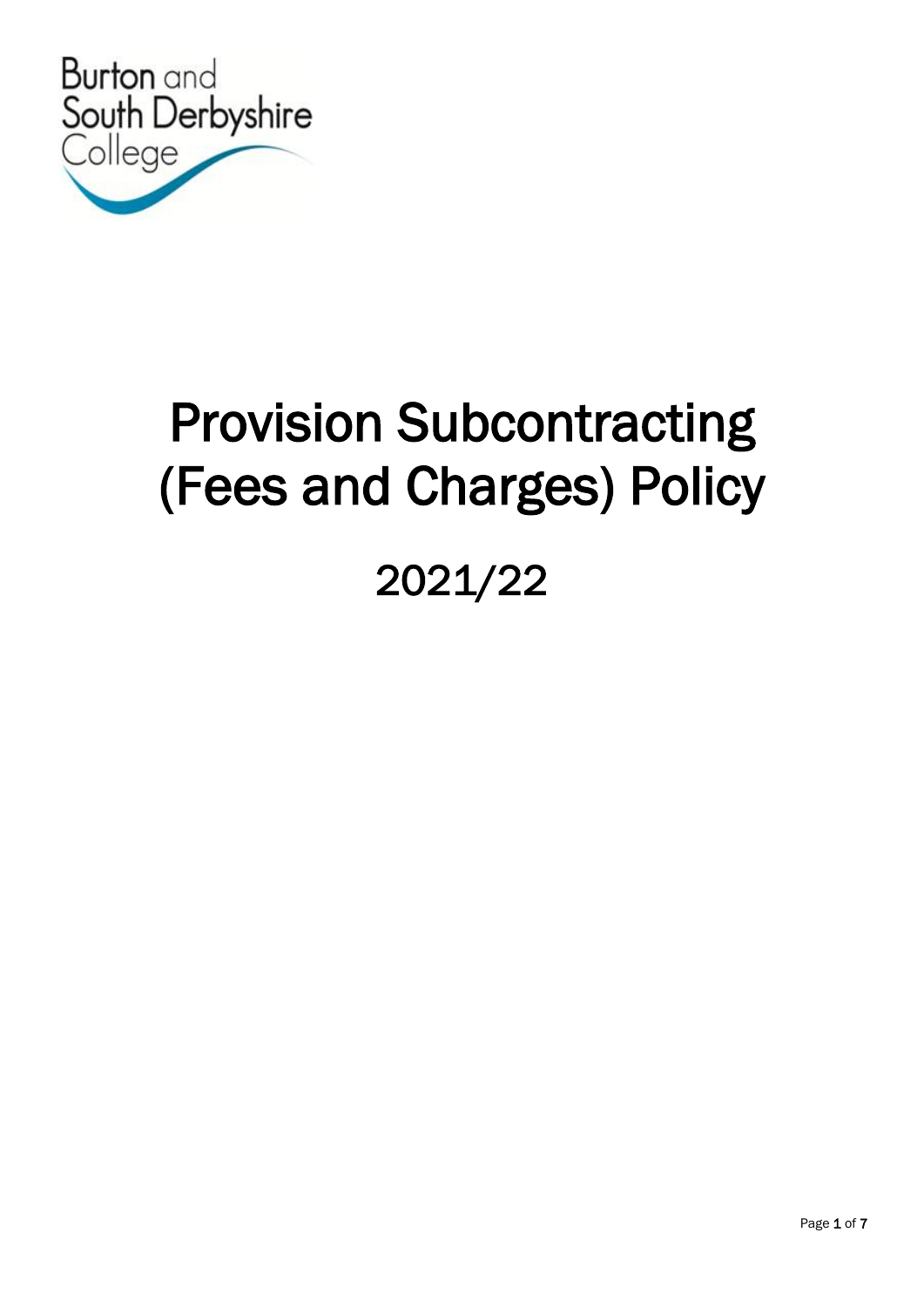### Content

|                | <b>Topic</b>                                          | Page           |
|----------------|-------------------------------------------------------|----------------|
| 1              | Introduction and context                              | 3              |
| $\overline{2}$ | Scope                                                 | 3              |
| 3              | Rationale and Purpose                                 | 3              |
| 4              | <b>Provision Subcontracting</b>                       | $\overline{4}$ |
| 5              | Due Diligence and Quality Assurance                   | 5              |
| 6              | Improving Quality of Teaching and Learning            | 5              |
| 7              | Fees and charges                                      | 5              |
| 8              | <b>Payment Terms</b>                                  | 6              |
| 9              | Publication of Information Relating to Subcontracting | 6              |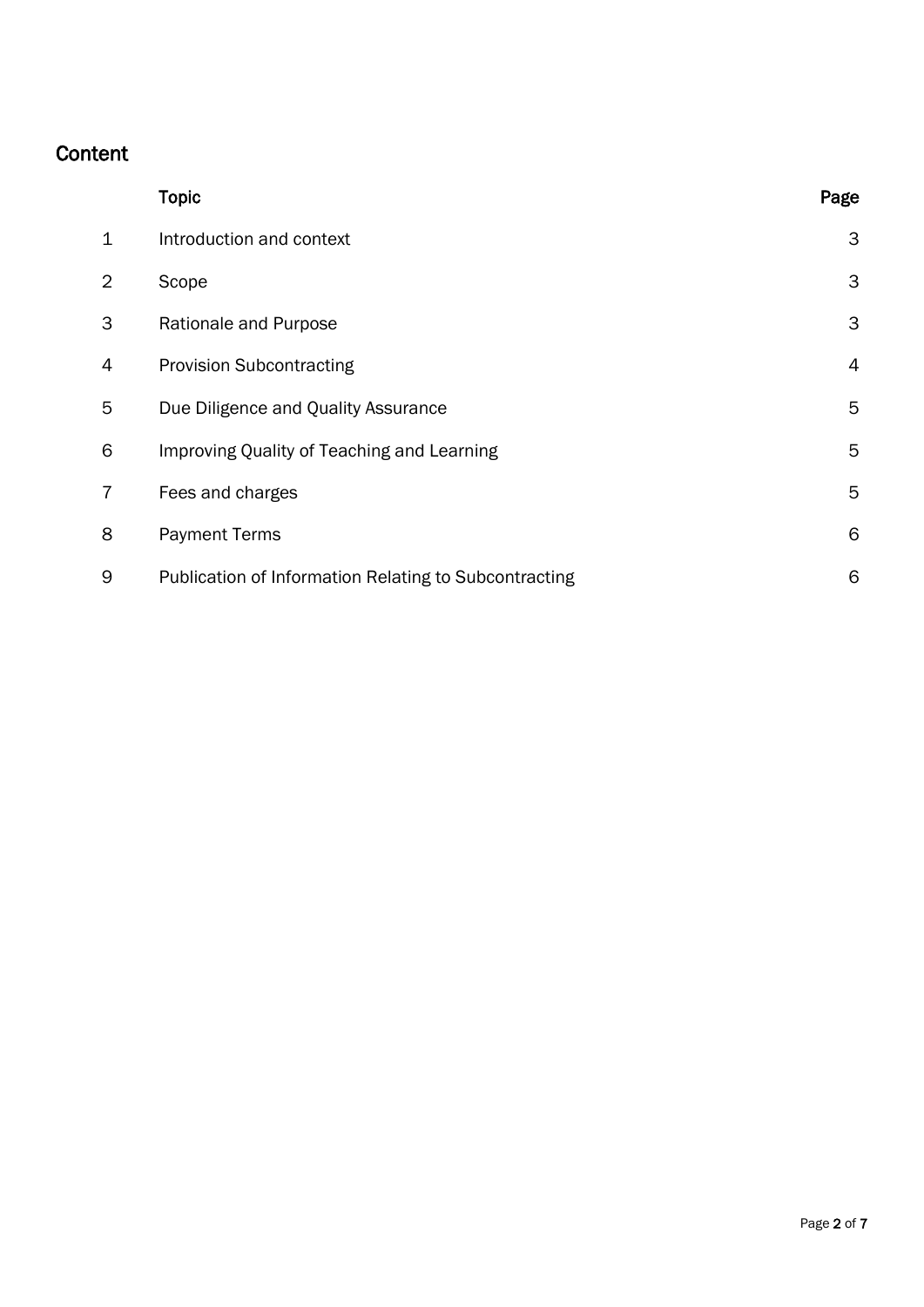#### 1. Introduction and context

- 1.1 Burton and South Derbyshire College (BSDC) undertakes limited subcontracted activity each year with partners selected for their ability to augment College capacity for serving groups which are harder to reach, either geographically, socially or culturally; to enable innovation, market testing and practice sharing with provision outside the core College offer; and to offer a wider range of provision without escalation in estate, overhead or pay costs.
- 1.2 The College's Subcontracting Policy is revised annually to reflect Burton and South Derbyshire College's drive for continual improvement and external changes set out by the Education and Skills Funding Agency (ESFA) Funding Rules. Sub-contracting practice and approaches also form part of the College's internal audit and assurance cycle in order to obtain assurance about BSDC's ability to effectively manage subcontracted provision.
- 1.3 In accordance with changes introduced to Education and Skills Funding Agency Funding Rules for academic year 2021/22, Burton and South Derbyshire College's Provision Subcontracting policy has been re-developed in line with AoC/AELP Common Accord, Education and Skills Funding Agency Funding Rules 2018/2019) and the LSIS Supply Chain Management Good Practice Guide for the Post Sixteen Sector.

#### 2. Scope

- 2.1 This policy applies to all subcontracting activity defined as "Provision Subcontracting"; the delivery of full or partial programmes or apprenticeship frameworks and standards supported with funds supplied by the Education and Skills Funding Agency.
- 2.2 The policy sets out the rationale for provision subcontracting, the arrangements and responsibilities for subcontract activity including due diligence and quality assurance, the range of fees and charges, and the arrangements for publication of fees and charges on an annual basis.

#### 3. Rationale and Purpose

- 3.1 Burton and South Derbyshire College undertakes limited subcontracted activity each year with selected partners for the following reasons:
	- 3.1.1 to augment College capacity to widen participation for serving groups which are harder to reach, either geographically, socially or culturally;
	- 3.1.2 to support an entry point for disadvantaged learners and those who share protected characteristics where there might otherwise be gaps;
	- 3.1.3 to enable innovation, market testing and practice sharing in relation to provision outside the core College offer;
	- 3.1.4 to offer a wider range of provision and without escalation in estate, overhead or pay costs;
	- 3.1.5 to respond to the needs of existing customers with effective third-party solutions while expanding direct capacity;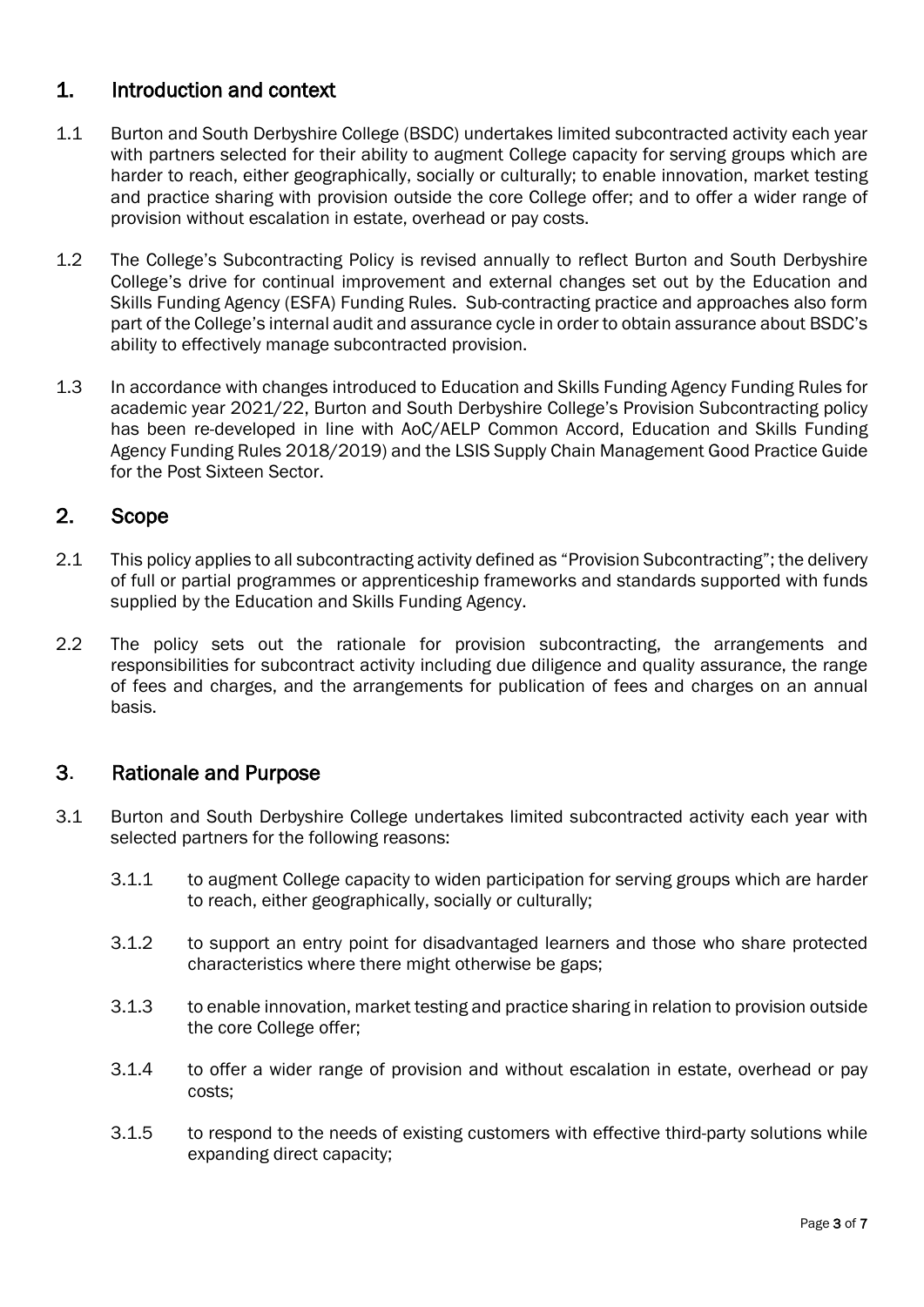- 3.1.6 to support another provider to develop their provision, quality and capacity and ensure constructive partnership working within our local community;
- 3.1.7 to deliver solutions for employers.

#### 4. Provision Subcontracting

- 4.1 The Principal and Chief Executive is authorised to contract with external organisations to deliver provision on behalf of the College.
- 4.2 The College will conduct provision subcontracting activity in accordance with the Education and Skills Funding Agency Rules and with a commitment to and in line with the Overarching Principle of Common Accord:
	- *4.2.1 Overarching Principle of Common Accord*

*The College will use its supply chains to optimise the impact and effectiveness of service delivery to the end user. The College will therefore ensure that:*

*Supply chain management activities comply with the principles of best practice in the skills sector. In particular they will be guided by the principles given in the LSIS publication "Supply Chain Management – a good practice guide for the post-16 skills sector" (Nov 2012 and subsequent iterations)*

*The college will at all times undertake fair and transparent procurement activities, conducting robust due diligence procedures on potential subcontractors to ensure compliance with the Common Accord at all levels and to ensure the highest quality of*  learning delivery is made available, demonstrating value for money and a positive *impact on learner lives.*

*The funding that is retained by the college will be related to the costs of the services provided. These services, and the levels of funding being retained for them, will be clearly documented and agreed by all parties. The rates of such retained funding will be commercially viable for both sides and will be negotiated and agreed in a fair and transparent manner. They will be proportionate to the actual services being provided. Where disputes between supply chain partners cannot be resolved through mutually agreed internal resolution procedures, the college will submit to independent outside arbitration or mediation and abide by its findings. Contract documents will require both parties to agree that the achievements of supply chains are attained through adherence to both the letter and spirit of contracts or partnerships. Signatories therefore commit that all discussions, communications, negotiations and actions undertaken to build, maintain and develop supply chains will be conducted in good faith in accordance with the Overarching Principle.*

- 4.3 Throughout the term of the contract, as an agreed minimum standard, the College will provide the following services to the sub-contract partner in relation to the sub-contracted provision:
	- Regular review meetings which will include monitoring and reporting of progress against financial targets
	- Support with funding rule compliance
	- Input of enrolment documentation submitted
	- Submission of funding data to ESFA
	- Monthly funding reports and invoice approval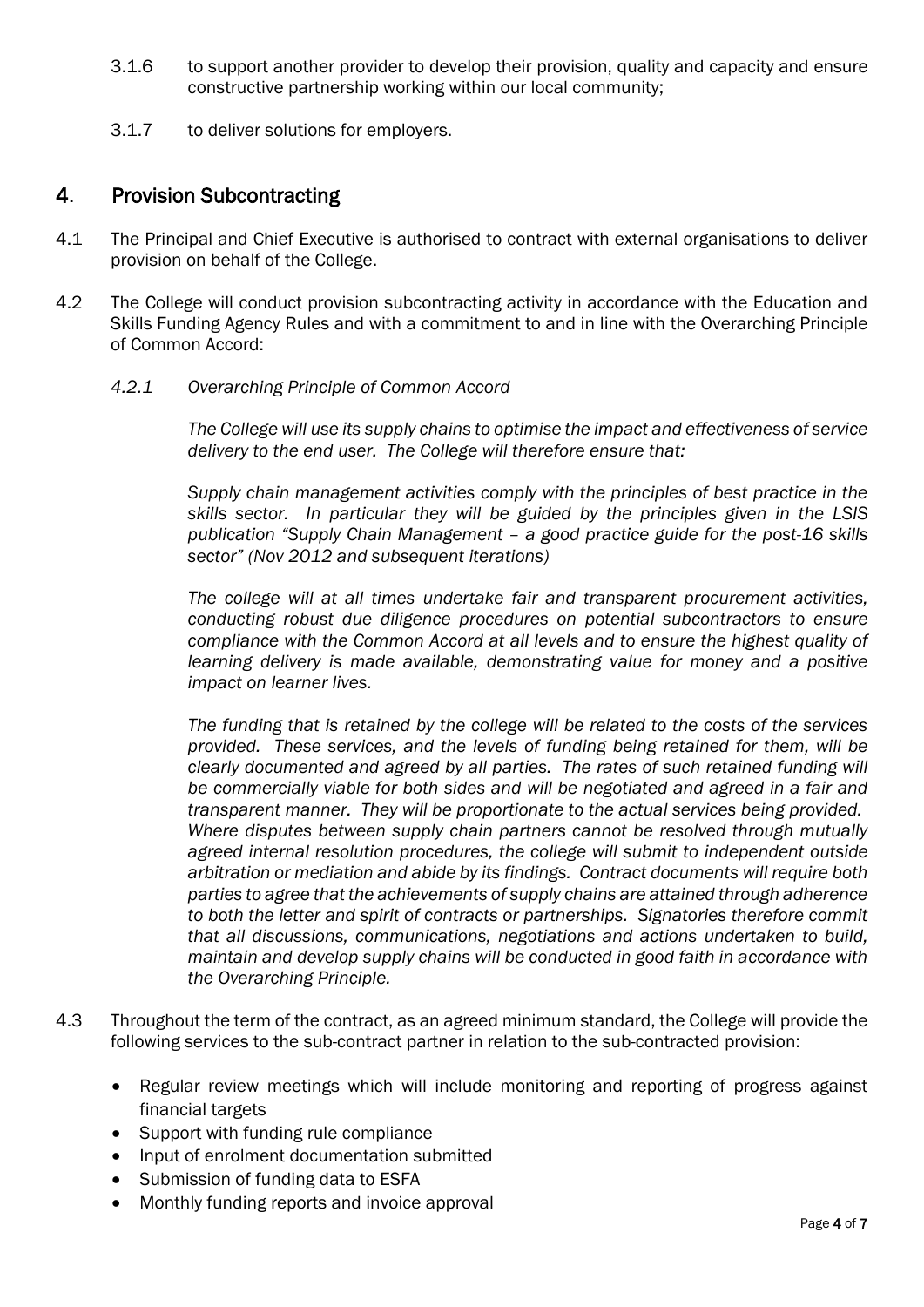- Weekly monitoring reports
- Ongoing data checks and support to resolve data queries
- Quality improvement support including, paired reviews, learner walks, announced and unannounced visits and quality improvement plan reviews.
- Access to College professional development guidance and general College training sessions
- Audit activities such as learner file and policies and procedures audits.
- External subcontractor assurance

#### 5. Due Diligence and Quality Assurance

- 5.1 We will continue to develop robust and transparent due diligence processes, quality assurance and a strong internal audit regime which balances the risk associated with partnership provision while working reciprocally with partners to develop and improve practice and outcomes across both organisations.
- 5.2 We will carry out due diligence and quality assurance assessment prior to subcontracting with new and existing partners. This includes pre-qualifying questionnaire, declaration and submission of detailed quality assurance information and supporting evidence, a quality assurance visit.
- 5.3 All subcontract partners will be subject to in-year performance monitoring and risk rating through a variety of forms, including but not limited to, monthly review meetings, announced and unannounced visits, session observations and paired observations, telephone and online surveys of learners and employers, retention, achievement and success measures, Self-Assessment Reporting and Quality Improvement Planning.

#### 6. Improving Quality of Teaching and Learning

- 6.1 We will carry out paired observations with partners to quality assure teaching, learning and assessment and share best practice in teaching methods.
- 6.2 Working with partners provides more opportunities for learners with a wider range of provision on offer and/or opportunities in a wider geographic location.

The due diligence process requires partners to submit detail about their delivery methods for each aspect of provision they would like to offer. This is reviewed prior to contracting the provision to ensure the delivery method and support for the learners is robust and aligns with the College's vision.

6.3 Performance is reviewed at the end of each academic year; this includes but is not limited to, achievement rates, learner feedback and review outcomes. BSDC may issue notices to improve served on underperforming areas and in some instances provision not contracted in the subsequent academic year.

#### 7. Fees and Charges

7.1 The College management fee represents the total cost that Burton and South Derbyshire College incurs in effectively identifying, selecting, establishing and subsequently managing a low-risk subcontractor requiring the minimum level of quality monitoring and support.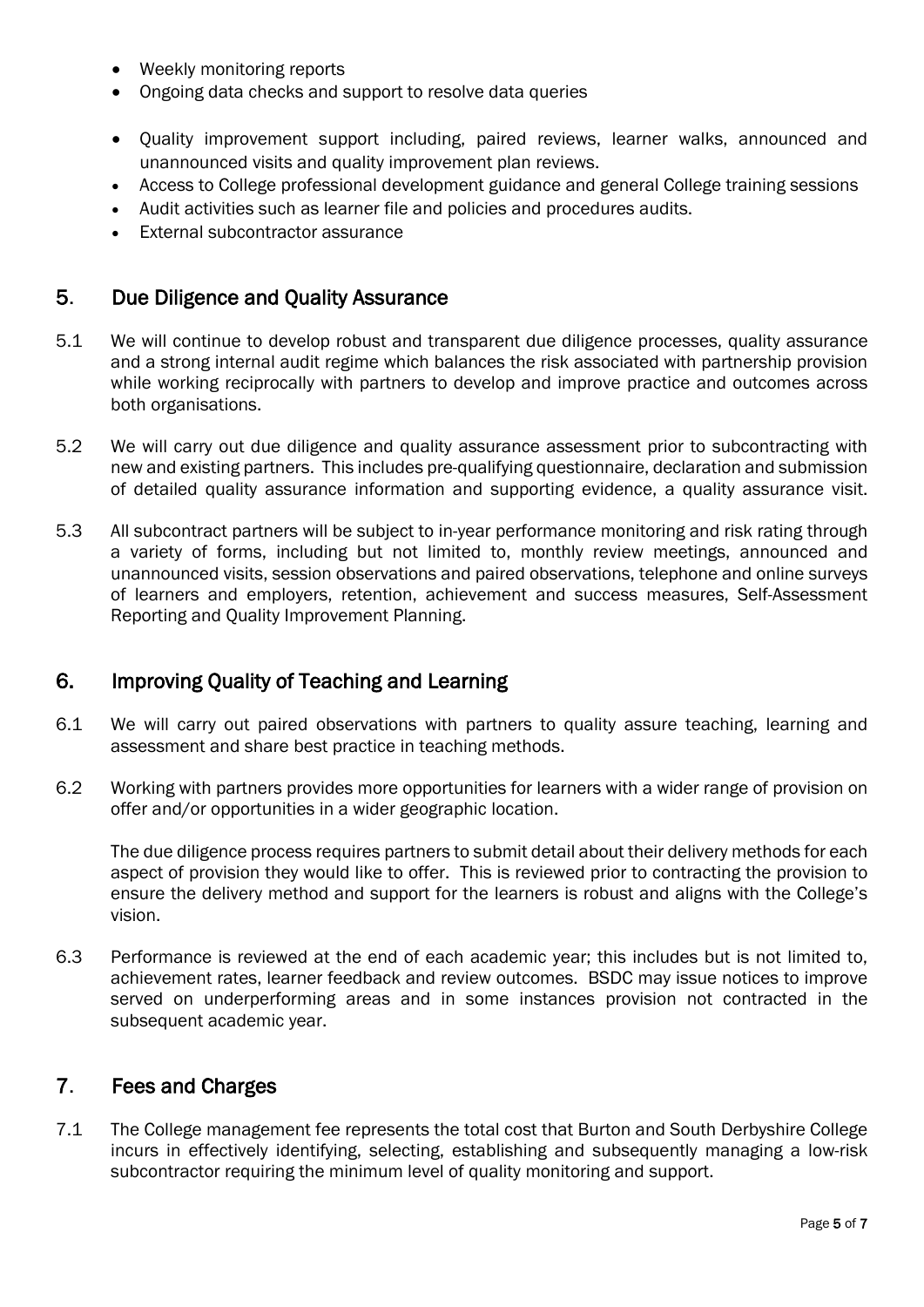- 7.2 Fees are negotiated on an individual basis and may vary dependant on the cost incurred for support and management activity required to mitigate the risk level and ensure the quality and success of the subcontracted provision.
- 7.3 Several weighted risk factors for each provision are rated and a total score assigned to determine the level of management support required above the minimum base line. These factors include previous performance, timely success rates and type of provision.
- 7.4 The management fee will be negotiated with the subcontractor prior to contract. This will be based on the identified risk rating and value of the services identified. It will also be detailed in the relevant schedule within the contract.
- 7.5 Additional fees may also be levied to cover the cost of extra services provided by the College at the subcontractor's request; these could include awarding body fees, venue hire, internal verification; diagnostic assessment.
- 7.6 All subcontractors will be issued with a standard contract, drawn up by College solicitors in accordance with the Education and Skills Funding Agency guidance, with accompanying schedules and appendices detailing fees and evidence requirements negotiated with the College.
- 7.7 Payment will be made in accordance with the terms and schedules of the Contract and upon receipt and verification of invoice, registers and other specified documentation set out in the Contract.
- 7.8 Risk scores will also be calculated in year as part of performance monitoring. Improvements made in year will be reflected in future pre-contracting scores, enabling sub-contractors to negotiate lower management fees with BSDC over time.
- 7.9 Where the subcontract partner fails to meet minimum levels of performance, the College reserves the right to vary the agreement value accordingly.

#### 8. Payment Terms

- 8.1 Subcontract partners are paid their agreed contribution in accordance with activity recorded on each ILR return.
- 8.2 After each ILR return the Provider Finance Report (PFR) is reconciled and each subcontract partner delivering under the AEB funding line will be supplied with an invoice value within 5 working days of receipt of the PFR. For partners delivering under any other funding stream, invoicing schedules are negotiated and advised in accordance with the agreed schedule.
- 8.3 Invoices are paid on 30 days terms from the date supplied on the invoice.

#### 9. Publication of Information Relating to Subcontracting

- 9.1 In compliance with the Education and Skills Funding Agency rules, the College will make available to the ESFA the actual level of funding paid and retained for each of our delivery subcontractors in 2021/22. This will be made available in accordance with instructions issued to the College by the ESFA in year.
- 9.2 The Colleges Provision Subcontracting (Fees and Charges) Policy will be made available to all existing and potential subcontractors on the College website and on request. The policy will be